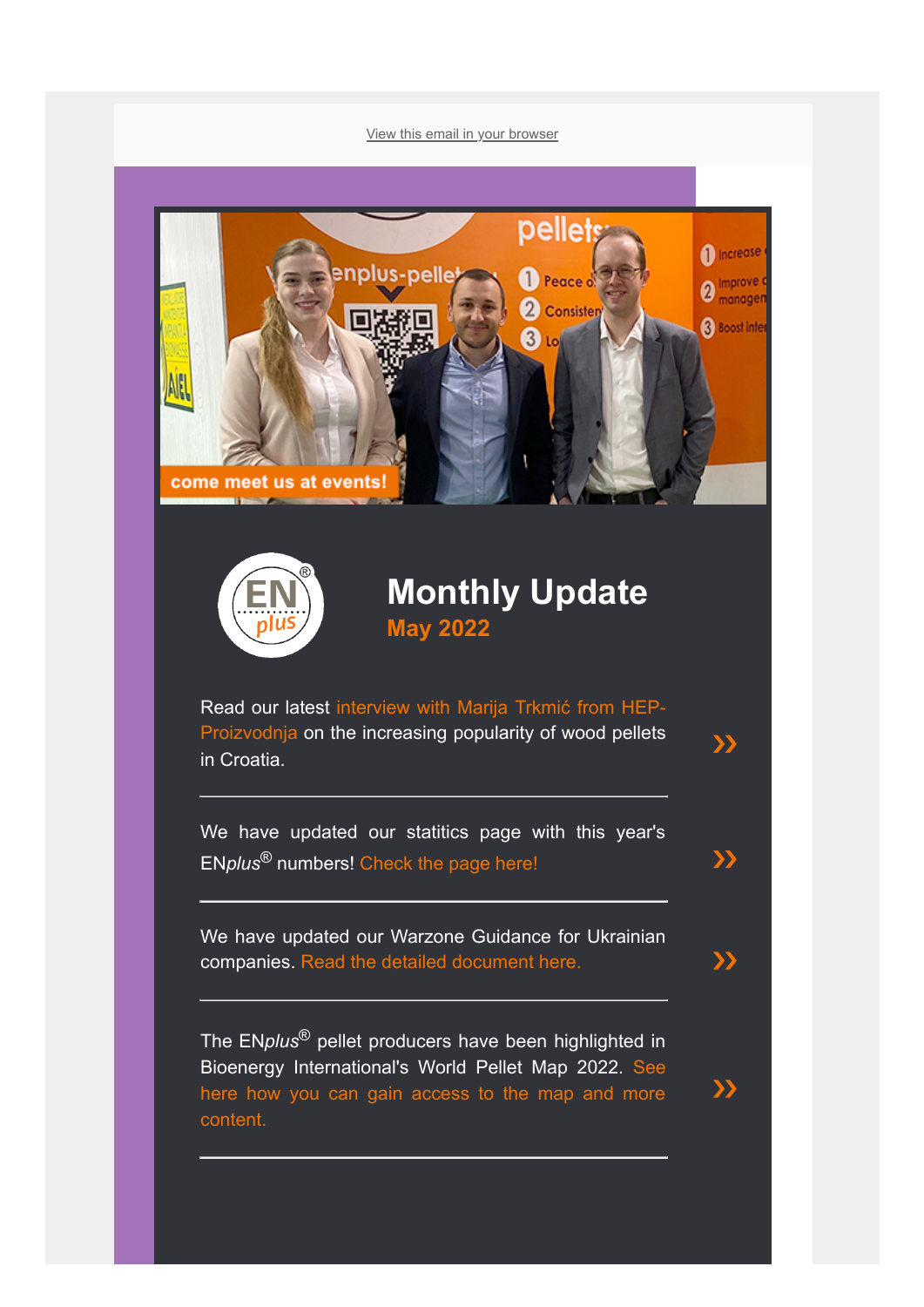

The Propellet Event is the national conference about wood pellet heating. The event welcomes professionals of the wood pellet industry to a conference and exchange on the issues of the sector. Two days to address topics related to technological advances in appliances, regulations, air quality, production, distribution, and the pellet market in France and in the world in the current context.

 $\boldsymbol{\Sigma}$ 

[❯❯](https://enplus-pellets.eu/en-in/news-events/latest-events/505-7th-pellet-forum.html)

[❯❯](https://www.bioenergy-news.com/conference/biomass/biomass_index_2022.php)

## 7<sup>th</sup> PELLET 20-21<br>FORUM SJUNE 2022

The Pellet Forum is a response not only to the dynamic development of Polish pellet market but also to the European and global green trend, indicating an increasing use of renewable energy sources in the heating sector.

## international Biomass **CONGRESS & EXPO**

BRUSSELS | 5 - 6 JULY 2022

EN*plus*® is partner of the International Biomass Congress & Expo, which is an events that aims to bring together leading producers, suppliers, regulators and other engaged organisations over a two day period. High-level speakers, experts in their field, will address a range of topical issues relating to the biomass sector.

> **[FIND THE LATEST EN](https://enplus-pellets.eu/en-in/latest-statistics.html)***plus***® STATISTICS HERE!**

## [+ 3 CERTIFIED](https://enplus-pellets.eu/en-in/certifications-en-in/producer-en-in.html)